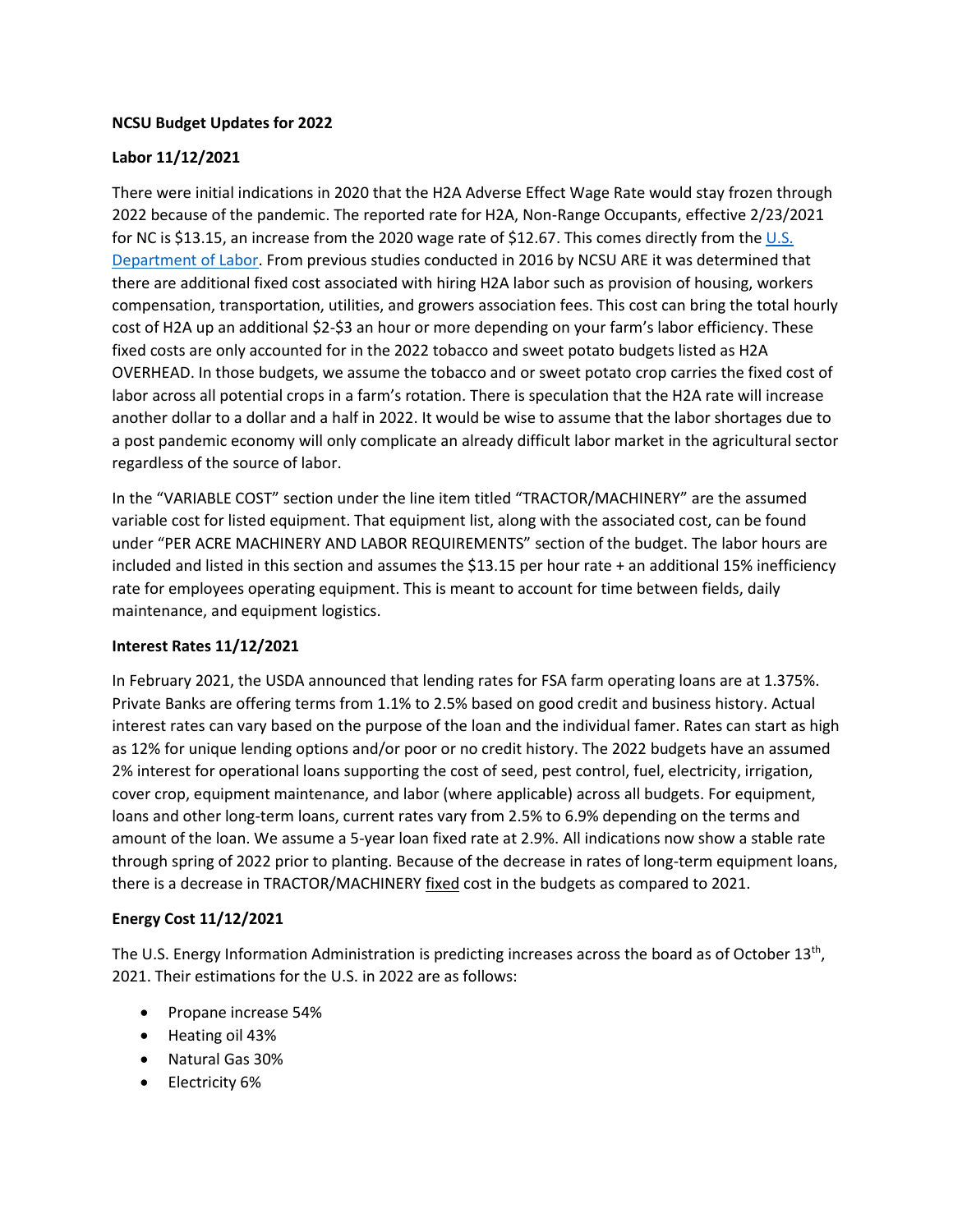The NOAA is predicting heating degree-days to be 3% higher this year than last year for the nation and even if the winter is warmer than average, expect energy cost to increase. Farm use propane for NC averaged \$1.99 per gallon as of 10/15/2021. Tobacco use propane is mainly used in the summer months when demand is low. Futures markets show a 28% decrease in price in LP from October to the summer months when LP will be used on the farm, a normal decrease based on demand. The budgets apply the seasonal price decrease of LP to assume an average cost of \$1.43 per gallon July through August. This is roughly a 30% increase from seasonal low LP prices in 2021.

U.S. Fuel and Gas prices are predicted to remain relatively stable through December as compared with previous months. Reports indicate gas going up over \$3.20 and settling back to around 3.05 by December. Statewide gas prices in North Carolina average at 3.21 as of 10/21/2021 and in the past twelve months NC experienced a \$1.20 per gallon increase overall. Gas prices are set at \$3.20 in the 2022 budgets.

U.S diesel prices have increased \$0.50 in the past 6 months to \$3.67 per gal. As of 10/18/2021 NC average on-road diesel prices are estimated to be \$3.50. The NCDA production cost report shows an average of \$2.86 per gallon for farm diesel fuel with a range of \$0.14. U.S. Diesel Futures look relatively stable through 2022 with an expected mild decrease in price. The rate for farm diesel in the budgets is set at \$2.80. This is a significant increase from cost indicated in the 2021 budgets, roughly 120%. Because of an increase in the price of farm use diesel fuel, there is an increase in the TRACTOR/MACHINERY variable cost listed in all the budgets in 2022 as compared to 2021.

### **Fertilizer Cost**

The NCDA Production cost report shows the following prices as of 11/24/2021:

| Product                                                        | Offer                                               | Average                    |
|----------------------------------------------------------------|-----------------------------------------------------|----------------------------|
| $18 - 46 - 0$<br>$18 - 46 - 0$ , Bulk                          | $649.00 - 1,082.00$<br>609.00-1,042.00              | 818.13<br>778.13           |
| $10 - 10 - 10$<br>$10-10-10$ , Bulk                            | 410.00-595.00<br>370.00-555.00                      | 505.67<br>465.67           |
| Lime<br>Lime, Spread                                           | 204.00-250.00<br>$36.50 - 65.00$                    | 222.83<br>52.38            |
| Potash<br>Potash, Bulk                                         | 740.00-1,029.00 858.50<br>700.00-989.00             | 818.50                     |
| Calcium Nitrate                                                | 495.00-597.00                                       | 532.33                     |
| Liquid Nitrogen 30-32%                                         | 350.00-750.00                                       | 511.25                     |
| Urea, Bulk                                                     | $447.00 - 1,015.00$                                 | 704.00                     |
| Ammonium Sulfate<br>Ammonium Sulfate, Bulk<br>Whole Cottonseed | $452.00 - 652.00$<br>385.00-612.00<br>220.00-230.00 | 521.33<br>457.25<br>226.25 |